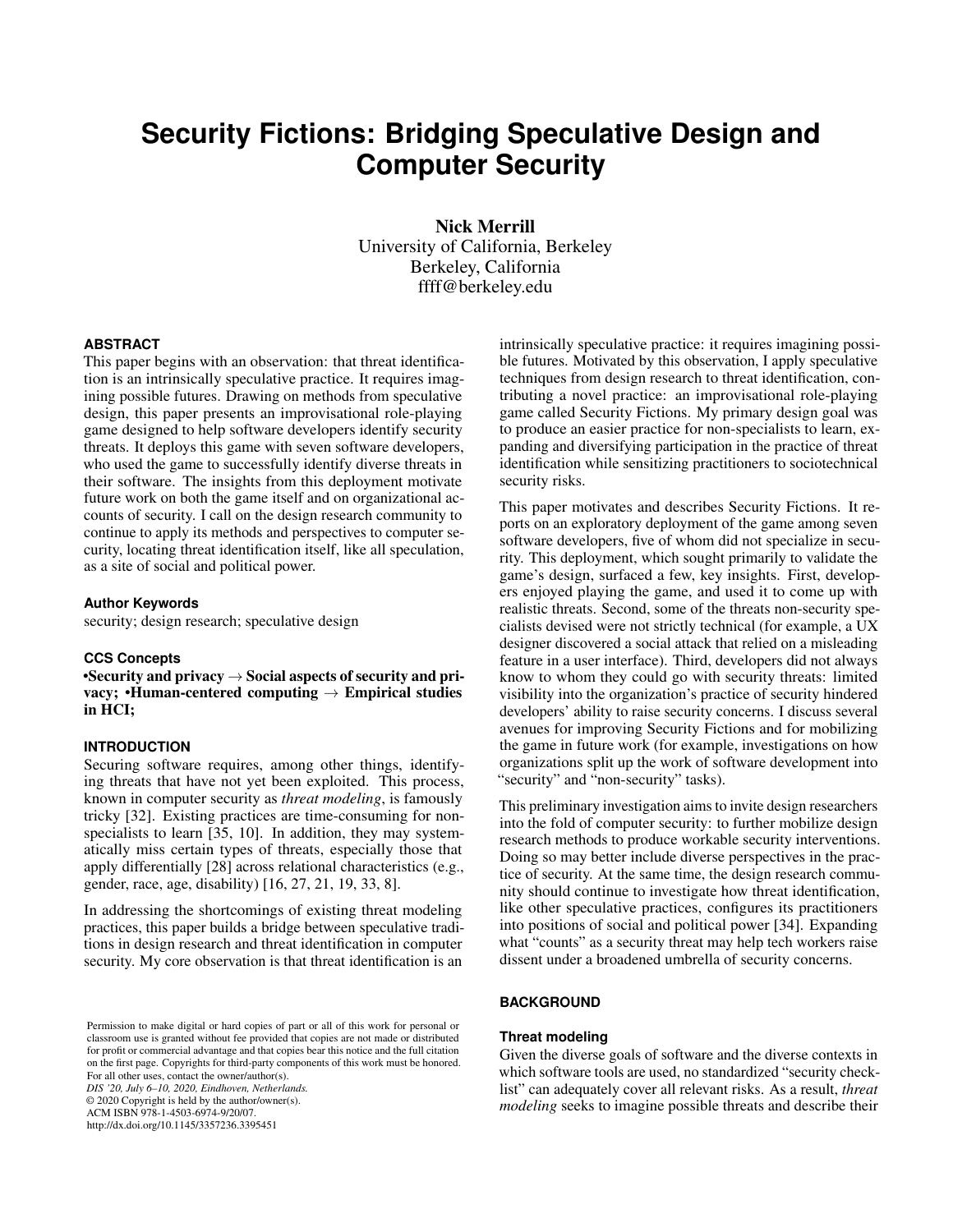impact through open-ended speculative processes [\[32\]](#page-8-0). Systems such as STRIDE and OCTAVE help developers search for attacks in pre-defined categories (e.g. spoofing, tampering with data, etc). Board and card games sometimes assist in the speculative process of threat modeling [\[31,](#page-8-9) [10,](#page-7-0) [18\]](#page-8-10). For example, the game *Elevation of Privilege* stemmed from Microsoft's development of the STRIDE methodology [\[31\]](#page-8-9). Even the US Central Intelligence Agency (CIA) developed a (now-declassified) game for helping developers generate threat models [\[25\]](#page-8-11).

However, existing practices for threat modeling fall short in two, key respects:

- 1. They are difficult for non-specialists to learn [\[35,](#page-8-1) [10\]](#page-7-0). Software developers who are not specifically trained in computer security might write more security software if they could better participate in threat identification. However, existing practices are aimed at security specialists.
- 2. They may systematically fail to identify particular types of threats, particularly those that arise from social factors or relational characteristics (e.g., gender, race, age, disability) [\[28,](#page-8-2) [16,](#page-8-3) [27,](#page-8-4) [21,](#page-8-5) [19,](#page-8-6) [33,](#page-8-7) [8\]](#page-7-1).

In one chilling example of the latter limitation, Freed et al found that many applications allow low-tech or "UI-bound" attacks commonly deployed by domestic abusers. Threat models from traditional practices tend to focus on anonymous, remote attackers without personal relationships to the victim, missing the technically unsophisticated threat posed by attackers who know the victim well [\[16\]](#page-8-3).

Complicating matters further, cybersecurity jobs are growing more rapidly than the number of security specialists who can take these roles [\[4,](#page-7-2) [26\]](#page-8-12). Designing more inclusive threat identification practices represents a step toward not only capturing more diverse threats, but also filling this critical gap in the security talent pipeline.

**Drawing on speculative practices: Enacting speculations** How can we overcome the limitations of threat modeling? Specifically, what kind of practice could help non-specialists identify security threats more readily, while simultaneously surfacing the sorts of sociotechnical threats that existing practices miss? To help answer these questions, I look to speculative practices in design research for inspiration in addressing these concerns. Motivating this move is the core observation that threat modeling is an intrinsically speculative practice. It shares with speculative practices in design a fundamental outlook toward the utility of imagining possible futures. To quote Dunne and Raby, "by speculating more. . . we can help set in place today factors that will increase the probability of more desirable futures happening. And equally, factors that may lead to undesirable futures can be spotted early on and addressed or at least limited" [\[12,](#page-7-3) p. 6]. This assertion about design applies to threat modeling as well: threat modeling generates possible futures such that action can be taken in the present to push toward futures that are desirable.

In order to broaden the speculations that threat modeling produces, design research has produced its own interventions into security practice [\[9,](#page-7-4) [10,](#page-7-0) [19,](#page-8-6) [5,](#page-7-5) [1\]](#page-7-6). For example, Friedman and Hendry's *Security and Privacy Threat Discovery Cards* aimed to broaden security's concerns to include sociotechnical considerations such as political structures, social relationships, and environmental concerns [\[19\]](#page-8-6). Past work in design research has also used collaborative storytelling practice to produce security "premoretems" [\[15\]](#page-8-13), or by outline "value scenarios," speculative artifacts for identifying unforeseen risks [\[24\]](#page-8-14). Akmal and Coulton's (2019) work applies Foucauldian notions of space and rhetoric to Internet of Things privacy through a board game. These practices effectively broaden the concerns of past threat modeling games, and engage a broad variety of software developers.

However, one key limitation of these studies is that their play is abstract, lacking characters to make play memorable, and lacking enacted practices to engage stakeholders actively in threat identification. These properties have also also been criticized within security as they apply to threat modeling, a critique partially addressed by the practice of *redteaming* [\[38\]](#page-8-15). However, like threat modeling, redteaming requires securityspecific expertise, a barrier to entry for many developers. It also focuses on technical threats alone, missing a primary benefit of the design research interventions described above.

To synthesize this work, I draw the threat modeling practice of redteaming together with the design research practice of speculative enactments. Elsden et al.'s Speculative Enactments engage research participants in improvisational play with real-world consequences [\[13\]](#page-7-7). As such, it provides a useful starting point for producing a novel, more sociotechnical take on redteaming and other threat identification practices. Merging redteaming and speculative enactments, I draw on the active, enacted, improvisational nature of both practices. I also look to the easy-to-learn, participatory style of speculative enactments as inspiration for lowering barriers of entry to non-specialists. Finally, I look toward the broad, sociotechnical frame of speculative enactments and other, related works from DIS, CHI and beyond [\[9,](#page-7-4) [10,](#page-7-0) [19,](#page-8-6) [5\]](#page-7-5) to expand threat modeling's existing concerns. Ultimately, I synthesized these requirements into the design of a game, which I describe in the following section.

# <span id="page-1-0"></span>**DESIGNING THE GAME: SECURITY FICTIONS**

Building on redteaming and speculative enactment, the game needed to carry real-world stakes: finding security threats in real software. These heightened consequences should drive engagement [\[14,](#page-8-16) [38\]](#page-8-15). Expanding on redteaming, I believe that speculative enactments can broaden speculative artifacts beyond the technical. As such, I decided that the game should produce not threat models *per se*, but rather narrative scenarios similar to design fictions [\[2\]](#page-7-8). Thus, I name our enacted game *Security Fictions*, a reference to the narrative, sociotechnical speculation the game seeks to engage. As far as I am aware, this is the first paper to bring speculative enactments into the workplace as a professional practice.

For an initial prototype, I decided to eschew specific props such as cards, dice, or board games. Doing so allowed me to focus on the speculative enactment itself. I "staged" *Security Fictions* as a one-on-one conversation between the researcher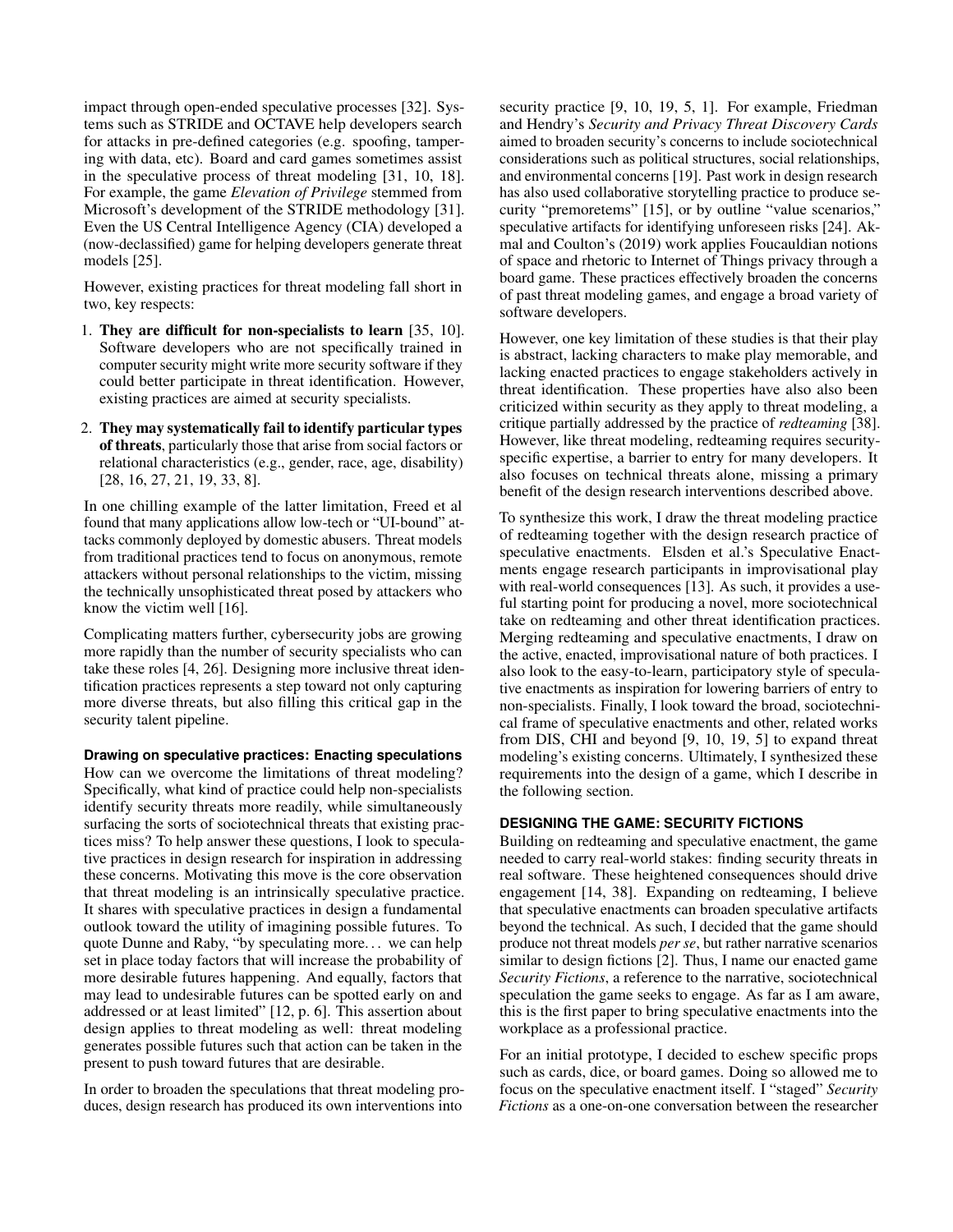

Figure 1. The flow of *Security Fictions* gameplay. Developers attempt to identify security vulnerabilities pertaining to three fictions in their conversation with the researcher.

and the developer. Following Elsden et al., I assured that the developers were fully "in" on the enactment, understanding it as fictional [\[13\]](#page-7-7): the researcher asked developers to partake in a role-playing game, and that their play would be used to study how they think about security with respect to the systems they build and maintain. Developers played the game by simply discussing their solutions with the researcher. They were invited to take notes, draw, or use software to demonstrate concepts as appropriate.

Researchers staged the intervention by sitting with the participant in a quiet room as if to tell them something in confidence. The researcher would tell the developer that s/he had a "client," who wished to perform some nefarious tasks with the platform. This client was fictional, and referred to no participant in the study: I used this term to anchor speculation in the motivations of a hypothetical actor. In the interest of staging the interaction faithfully, the researcher remained "in character" throughout the gameplay. To begin the game, the researcher used the following prompt:

I am representing a client, who would like to perform some tasks with your platform. Leave your ethics at the door and tell me how my client can achieve these tasks, on their own, without your help.

A few key considerations guided my design for this prompt. My request to "leave [their] ethics at the door" was meant to signal that the scenarios may involve malicious actions. Specifying that the client would need to achieve tasks "on their own" signaled that threats should focus on outsiders (i.e., attackers should not require insider access to code or data). Finally, my prompt did not require developers to roleplay as a different character or person; they would play the person they really are, knowing the things they really know, and would use that knowledge to help resolve the client's request.

I asked developers to provide "resolutions" to the fictions: any attack the participant was reasonably certain would satisfy the fictional client's request. Rather than describing "solutions," the word "resolution" aimed to communicate to participants that there may exist multiple possible ways of satisfying the fiction; that the prompt is not a problem to be solved, but an open-ended invitation for play. Since the companies from which I recruited developers (and the software they produced) were highly diverse in their purpose, scope, and target users, imagined attacks and contextual their significance vary greatly; I allowed the developers themselves to be the ultimate arbiters of what resolutions "counted" (i.e., seemed practical and impactful). I counted as a resolution any response that the developer believed would satisfy the fictional client request.

# **The fictions**

The game centers around several key "fictions:" speculative scenarios to prompt the game's roleplay. In the future, I hope to provide developers with tools to generate their own scenarios. However, to test the game's core mechanic of roleplay, I crafted pre-made scenarios to spur play. (I return to developergenerated scenarios in Section [6.2.3\)](#page-7-9).

In crafting scenarios for the game, I looked toward recent headlines and prior work from CHI in which security issues went undetected with serious human consequences. In my review of recent news and recent literature, three themes emerged: impersonation [\[3,](#page-7-10) [16\]](#page-8-3), political profiling of users on Internet platforms [\[37\]](#page-8-17), and stalking mediated by digital tools [\[16,](#page-8-3) [23\]](#page-8-18). Following this work, the game centered around three fictions: one on impersonating a user, one on profiling the political beliefs of users, and one on finding a user's geographic location. I designed these fictions to span (social, political) concerns, drawing from contemporary events, and prior research on limits to security methods. Each aimed to reflect different notions of computer security, which in turn reflects security as an essentially contested concept (as discussed in the Background section, above).

#### *Threat Fiction 1: Impersonation*

*"Our client wants to impersonate another user."*

This scenario maps to a traditional, computer-science notion of "Bob-and-Alice" security [\[11,](#page-7-11) [33\]](#page-8-7). In cryptographic systems, users should be able to verify the provenance of a message. However, cryptographic threats are not the only ways this scenario can play out—recent incidents have seen noncryptographic forms of impersonation for trolling, doxxing and harassment [\[7\]](#page-7-12).

#### *Threat Fiction 2: Stalking*

*"Our client wants to find the physical location of a particular user."*

This scenario is inspired by Freed et al (2018)'s work on physical stalking perpetuated by domestic abusers [\[16\]](#page-8-3), a security threat which, their study found, is often not considered in traditional security audits. Although Freed et al. found domestic abusers tend to employ unsophisticated, "UI-bound" attacks, I allowed participants to come up with any conceivable response to the scenario. (Some, but not all of the responses were UI-bound, as I discuss below).

#### *Threat Fiction 3: Political profiling*

*"Our client wants to find all of the politically conservative users."*

This scenario was inspired by political events recent to the writing of this work: Russian intelligence's use of Facebook ads, which allowed them to use users' algorithmically-derived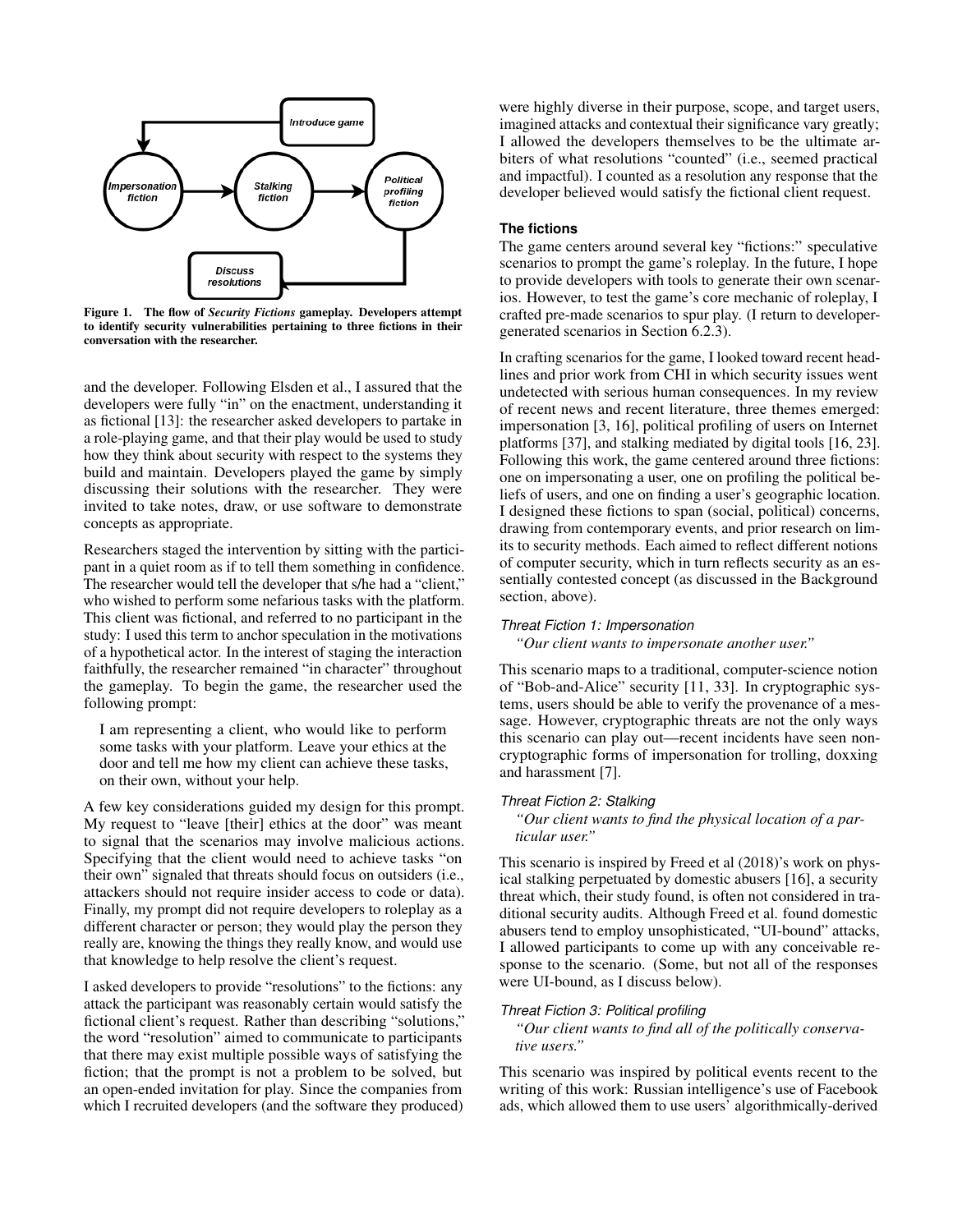political interests to target political messages (which were not labeled as such) [\[37\]](#page-8-17). Again, such threats may evade institutions' traditional definitions of security, while still threatening highly consequential harms if exploited. Since the companies collected various data about users in a range of contexts, I chose the ambiguous term "conservative" to allow participants flexibility in interpreting how the prompt may apply to their particular situation.

#### **PRELIMINARY DEPLOYMENT**

This section reports on our preliminary deployment of the game among software developers. My main goal was to understand how players engaged with the game, and whether the game might allow developers to identify threats. Below, I describe my strategy for recruitment, how I ran gameplay sessions and how I analyzed participants' data.

#### **Researcher positionality**

My approach to this research is shaped by my personal experience. As a Californian, the industry around computation has reshaped ("disrupted") the regional economy over my lifetime, a transformation in which I was able to participate due to, among other factors, my educational opportunities, my age, being a white male, and being a native speaker of California English. I have worked in software development in both commercial and activist capacities. The various privileges of my positionality, along with the privileges afforded by my institutional affiliation as an academic, helped to award me access to technology companies in the San Francisco Bay Area, and to their employees. While these developers likely do not represent all software practitioners globally, they have historically enjoyed a relatively large impact on software developed for mass consumption [\[30\]](#page-8-19), and are a group I am personally well-equipped to reach as a perceived "insider."

#### **Recruitment**

As security concerns vary depending on what software is meant to do, I recruited software developers from a diverse set of software companies. For consistency, I wanted to use the same game with all of them. To address the tension between my need for diverse software and my need for consistent methods, I applied one criterion to the companies I recruited: all companies' software should have users about whom data is collected and stored. This criterion also motivated the design of the game, as described in Section [3.](#page-1-0)

Within this scoping criterion, I sought diversity along two categories of interest. First, I sought both large and small companies (measured by number of employees). I expected the size of companies to dictate their ability to donate resources to security, perhaps via specialized security teams. I expected larger companies to have overall better security practices, and their developers to be less likely to find convincing responses for the fictions. Second, I sought companies that did, and did not operate in markets with a high degree of regulation (e.g. healthcare, education, law, finance). I expected that companies operating in highly-regulated sectors would have stronger security practices due to increased regulatory scrutiny, and thus be less likely to identify vulnerabilities from the fictions.

| Company | <b>Size</b> |            | Regulated? Developer specialty |
|---------|-------------|------------|--------------------------------|
|         |             | Nο         | UХ                             |
| в       | $1000+$     | - No       | Mobile                         |
|         | $1000+$     | <b>Yes</b> | Infrastructure                 |
|         |             | Yes        | Infrastructure                 |
| F       | 1000+       | - No       | $\mathsf{H} \mathbf{X}$        |

<span id="page-3-0"></span>Table 1. Profile of companies in our sample, along with the specialty of the developer at each. (For Companies A and C, our sample included an additional security speciaist). I sought a diverse set of companies across two dimensions. First, how large is the company (in number of employees)? Second, does the company operate in a sector with a high degree of legal regulation?

I recruited developers through local connections in the software development community. I aimed to recruit at least one developer per company. When speaking to developers, I asked them if security was their primary job responsibility, *and* who had received training in security. If so, I asked them to refer me to another developer. The developers I recruited had a variety of specialties. All together, the developers in our pool represented UX programming, backend infrastructure and mobile development as their primary job responsibilities.

In the end, each company was represented by at least one developer who had received no formal training in security, and for whom security was not among their job responsibilities. In addition, I recruited security specialists from Company A and Company C. In total, I recruited seven software developers from five companies, two who identified as women and five who identified as men, with ages ranging from 27 to 37 (Table [1\)](#page-3-0). I anonymized all participant and company names. I aimed to assure that vulnerabilities cannot be traced back to particular companies.

#### **Sessions and analysis**

Gameplay sessions occurred in developers' place of work and ran for about one hour. When I first sat down with developers, I began with a brief, semi-structured interview asking about their role in the company along with basic questions about the company's structure. I was particularly interested in whether the company had a dedicated security team; if so, how often a software developer interacted with them and, if not, who was responsible for assuring security. I also asked them about the company's data collection practices, in particular, how the organization weighed the risks of data with its benefits. After the interviews, I transitioned into playing *Security Fictions* with developers, a game I describe further in the following section.

The researcher audio recorded interviews and gameplay sessions for later analysis. After gameplay, the researchers transcribed audio recordings of gameplay sessions. I analyzed transcripts using a grounded theory approach [\[6\]](#page-7-13), using the constant comparative method of joint coding and analysis to reveal common reflections and themes. I created audio recordings of interactions with participants, including gameplay sessions. I supplemented these audio recordings with photos when necessary (e.g., when participants took notes or demonstrated attacks in their apps). I transcribed audio from interviews, deleting original recordings.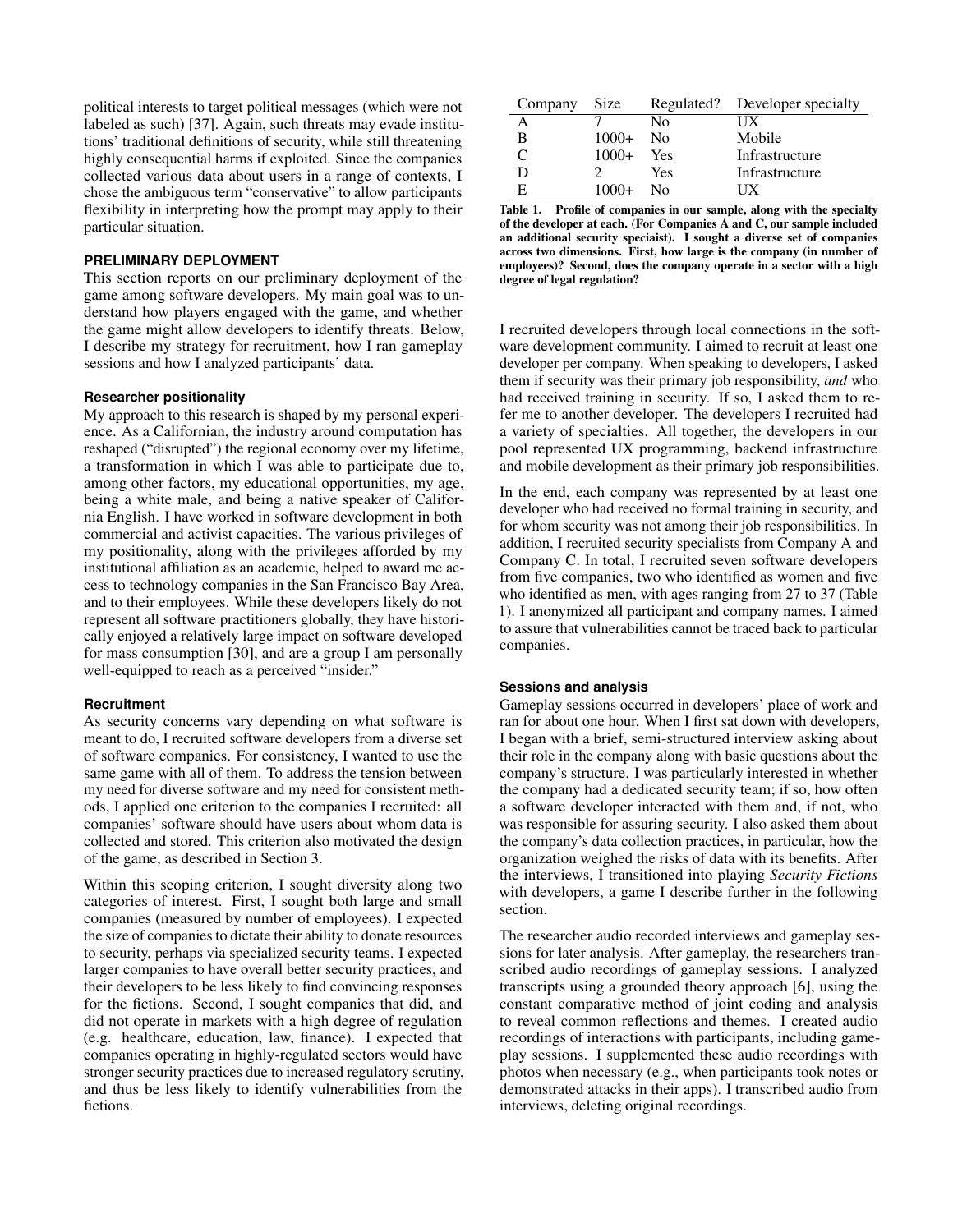| Company | Threat fiction | Threat identified? |
|---------|----------------|--------------------|
|         | Impersonation  |                    |
|         | Stalking       |                    |
|         | Political      |                    |
| в       | Impersonation  |                    |
|         | Stalking       |                    |
|         | Political      |                    |
|         | Impersonation  |                    |
|         | Stalking       |                    |
|         | Political      |                    |
|         | Impersonation  |                    |
|         | Stalking       |                    |
|         | Political      |                    |
| E       | Impersonation  |                    |
|         | Stalking       |                    |
|         | Political      |                    |

<span id="page-4-0"></span>Table 2. Fictions for which vulnerabilities were identified, categorized by company.

# **DEPLOYMENT RESULTS**

#### **Playing the game**

The developers in our sample found a variety of solutions to the security fictions (Table [2\)](#page-4-0). Developers picked up the game quickly, with no training outside of the researcher's explanation of the game through the prompt described above. Resolutions to fictions varied somewhat in detail, but all resolutions gave enough information for the researcher to independently test the proposed attack, if required. Companies A, B and E found at least one vulnerability.

All developers engaged actively in finding resolutions to the fictions. A few became frustrated when they were unable to find an attack for a particular fiction. When posed the political profiling fiction, Company E's developer said, "Crap, I don't think we collect any data that could be used for that." After finding successful resolutions, developers often expressed personal satisfaction. For example, after resolving the Political Profiling fiction, Company A's developer reflected, "That's nice and elegant. That's simple. It would be hard for us to stop that." (I discuss his resolution below). These developers drew on their notions of engineering "elegance" in their solutions. I take these observation as evidence that developers engaged their "professional vision" [\[20\]](#page-8-20), actively engaged in the speculative process, and motivated to find threats even when they bring possible risks (and labor to fix).

The resolution developers discovered typically did not rely on sophisticated attacks on which threat models tend to focus (for example, credential stealing or elevation of privilege). Instead, attacks emerged in two categories, social and UI-bound [\[16\]](#page-8-3), discussed below.

## *UI-bound attacks*

The developer at Company A proposed that the attacker simply change their display name, bio, and avatar to match those of the impersonation target. This developer, a UX designer, was able to show in the company's app that the attacker would be indistinguishable from the impersonation target. The developer tried the attack out on his personal smartphone, showing the researcher the feasibility of the attack. In only a few minutes, he was able to impersonate his coworker, and post a (mildly) embarrassing message on a public channel.

A similar pattern emerged at Company E. Company E's developer was confident that their platform did not collect information about location or political affiliation. However, that same developer proposed a method for using the company's developer-facing tools to collect such information, designing misleading user interfaces and deploying them through the company's developer-facing platform.

These episodes corroborate past studies that "UI-bound" vulnerabilities often go unnoticed [\[16\]](#page-8-3). UX designers were often well-posed to identify these attacks, even though the UX designers in our study reported that they have never been asked to partake in any security practices. I return to this point in the Discussion.

## *Social resolutions*

Alongside the UI-bound attacks, non-security developers also identified exploits that relied on social engineering rather than technical approaches. At Company B, the security developer participant could not think of a way to stalk users on the company's app. However, an iOS developer invented a simple, social engineering attack. The developer even admitted that she had used this attack before, albeit unwittingly, and without thinking of it as a security issue. She described seeing a woman on the street who had affixed to her backpack "an outlandish number" of what the developer described as "highfashion pom-pom balls—very recognizable." By noticing this distinctive purchasing habit, the developer was able to locate this user's physical location using data publicly available on her company's platform.

At Company A, a similarly social resolution emerged around political profiling. Company A's security developer did not believe sufficient data existed to profile the political beliefs of users. However, the UX developer I spoke to also produced a social-engineering solution. His solution involved not data scraping (as the security developer's did), but encouraging users to join groups that indicate particular beliefs or interests. Such an attack could easily be leveraged by one user against another, and without violating the application's terms of service.

#### **What do we do now?**

After the session, I asked developers to raise any security issues they discovered within their companies. To whom in their organization could they go with the concerns or security issues they surfaced? What could they personally do to help ameliorate the issues they discovered? Developers in Company C, who discovered no attacks, knew exactly to whom they could have reported vulnerabilities they uncovered. Company C's developers reported that their company's executives have long prioritized security and built security teams early. As a result, clear protocols existed for reporting concerns to particular teams.

Outside of Company C, developers at the smaller companies knew whom to ask about particular security concerns, however informal that person's role may have been. For example,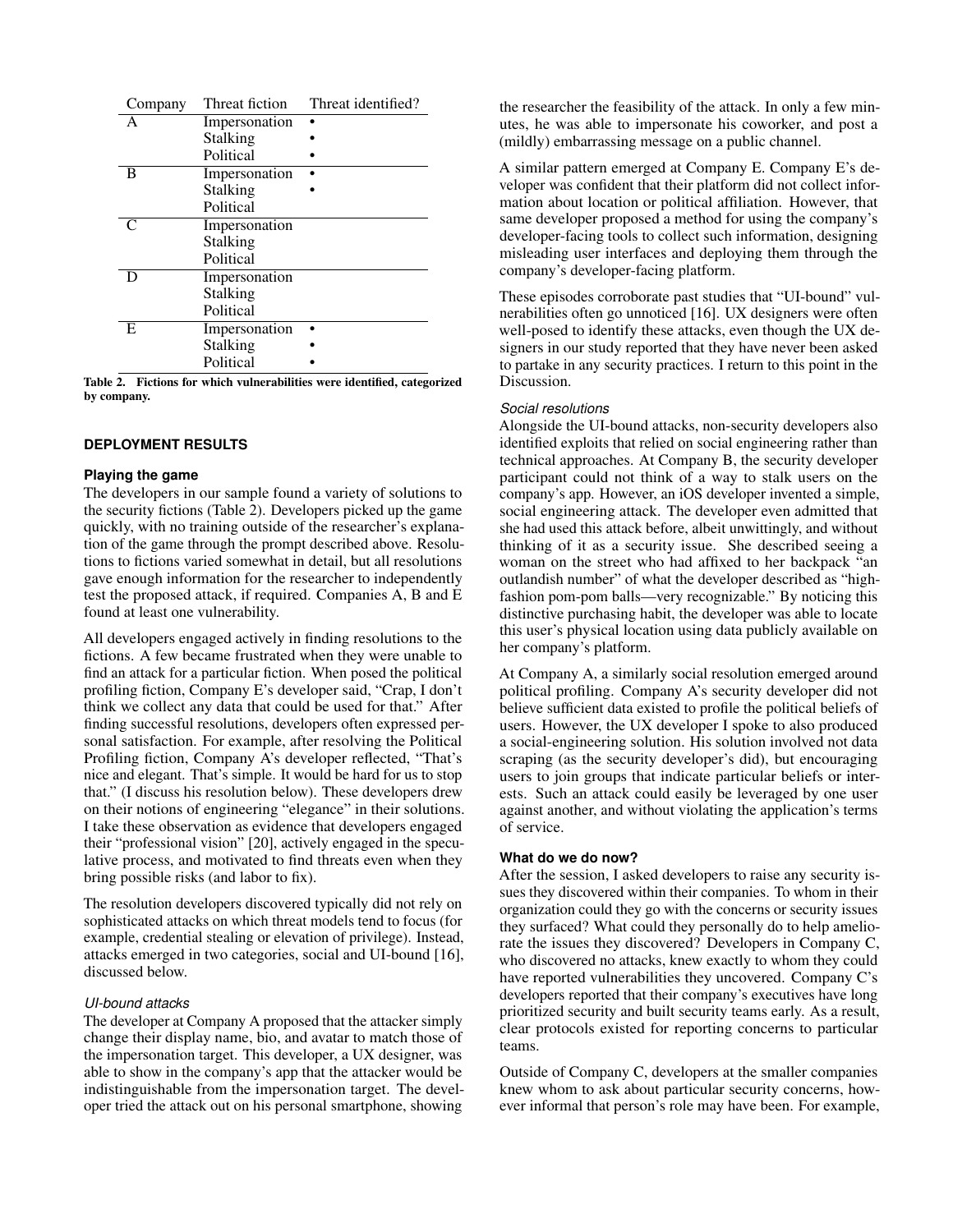Company D had only two employees, but one took personal responsibility for any threats they uncovered. However, he emphasized that he had limited time for finding these issues in the first place, and no system or practice in place to do so. In lieu of a systematic method for identifying or resolving concerns, the security-oriented developer paraphrased Notorious B.I.G. in explaining the company's informal policy: "more data, more problems." He believed that he could save time and bolster security by collecting less data, and adding more collection features when the company had the resources to hire security-specific personnel.

In contrast, at larger Companies A and B, developers outside of security roles did not know to whom to go with their concerns. At Company B, a mobile developer had to use a search engine to check whether the company *had* a security team. She was surprised to find that there were a number of security teams, all with different responsibilities. She described her interactions with security at the company as institutional and impersonal.

Every quarter, posters go up, "if you see something, say something" type of deal. Once a year, there's a security week, they promote bug bounties. Once every 6 months, send out a thing saying "don't engage with phishing emails." *(Mobile developer, Company B)*

Her interactions with security teams revealed little about how security at the organization was structured, and did not provide her with opportunities to partake in security outside of bug bounties. At two of the three larger companies, however, developers reported that they have never been consulted about security, and felt less responsibility for security than did nonsecurity developers at smaller companies.

We don't really think about [security] that much, our team doesn't engage with it a lot [. . . ] it's something we're reasonably considered about, but there's a solution already in place. *(UX developer, Company E)*

This developer felt security was someone else's responsibility, even though she did not know which security teams were in place. Her experiences gesture toward a general opacity around security in her company. Not only is unclear how the company does security work, it is unclear *who* does it, and how (or if) other members of the organization are meant to think of it. Bug bounties, which aim to act as incentives, do not give any hints as to where developers should look, or what types of issues might count as bugs.

At Firm A, the employee tasked with managing security balanced the threats discovered against pragmatic concerns. Discussing the threats, he said, "we would love to have that problem, that we were popular enough for people to be fucking with us." He described Company A's main focus as growing its userbase. Security was both secondary to this goal, and perceived as unimportant to its target demographic. The security engineer described testing their application with users, who were prompted to accept or decline various application permissions requests (e.g., microphone or location access).

In markets we were testing with, they do not give a shit. They don't even read [permissions requests]. They just hit "accept." (Security, Firm A)

While this software developer lamented users' lack of concern for their privacy, his explanation points to structural issues that cause companies to de-prioritize threat identification. These structural issues prevent the implementation of security not only at the organizational level, but also in broader contexts of business goals and perceived market demands. His anecdote suggests that the user-centered design process may itself undermine security goals, indicating to designers and management that security is not a user need and therefore does not merit developer time..

# **DISCUSSION**

The present deployment was highly preliminary. I intend to follow this work with more in-depth studies, most likely expanding the game to allow players to generate their own prompts and threat scenarios. However, this preliminary study does validate the game's core mechanic, providing compelling evidence that developers engage in the game even if they do not have specific training in computer security. Players identified threats beyond the technical, and did so with no prior training beyond the three or four minute introduction given by the researcher.

Two major caveats mark this work. First, while this preliminary study implies that speculative enactments hold the potential to act as "light-touch" security interventions [\[35\]](#page-8-1), we must ask whether this intervention would be "light-touch" in practice. Generating scenarios, playing Security Fictions, then integrating requisite security fixes into software may be much more time-intensive than our deployment indicates. Future work should investigate the true time-cost of this intervention. Second, were not able to determine from this deployment whether the security vulnerabilities that non-specialist developers generated were truly novel to their companies. Due to my reluctance to share study data across participants, I did not check with security specialists to see if non-specialists' solutions were known or unknown to their companies.

These limitations, along with the results of this preliminary deployment, motivate much future work at the intersection of security and design research, which I discuss in this section. In general, chief among the reflections the game prompted were about the organizational practices that surrounded security at individual companies. For us, these reflections generate questions about the social practice of software security—how software work is divided into "security" and "non-security" components, how threat identification is shaped by relational characteristics, and how threat identification relates to social power.

#### **Organizational stories of security**

Large organizations sliced the work of software neatly between "security" and "non-security" components. Non-security specialists reported confidently that security was not their job, and was instead the sole domain of security a specialist or team(s) of specialists. This strict division between security and non-security specialists also hindered developers' ability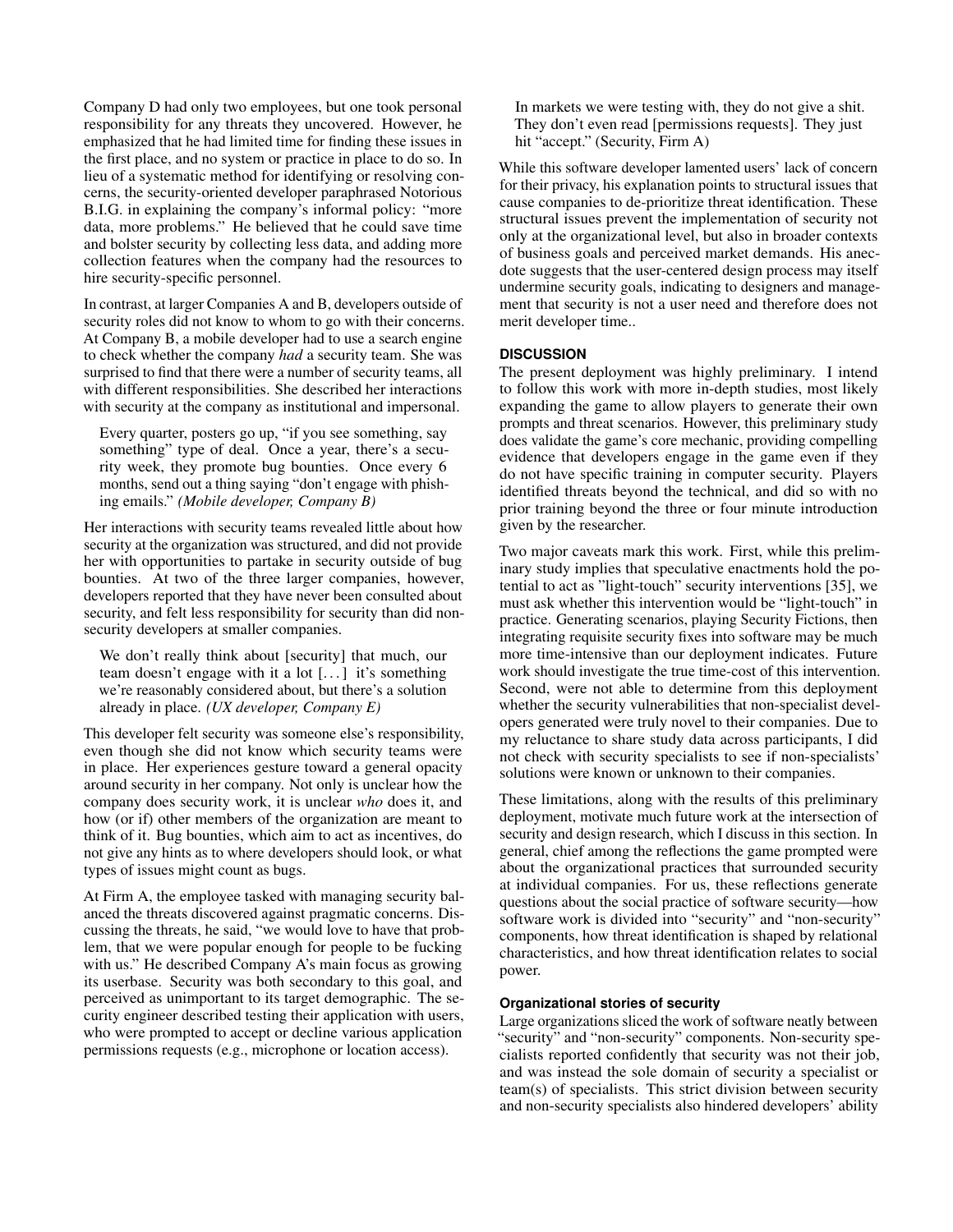to determine whether the issue they discovered was novel, or already known to their company. Known security vulnerabilities may be tightly-guarded by security specialists. Beyond formal rules, in many cases (e.g. at a large company B), the non-security specialist did not know any member of the security team personally. At many large companies, security teams may work separately from product teams, with little opportunity to interact or share insights. In some cases, these organizational divisions hindered developers ability to raise security issues at all, a point to which I return below.

These findings motivate work into the "edges" of security's occupational boundaries. How is the work of security divided into "security" and "non-security" domains? Interrogating this question may help researchers understand who is left out of the security process—and how their perspectives, and unique ability to identify threats, might be better-leveraged to create safer tools and products. This work would be well-suited to future qualitative research at DIS, CHI, CSCW and beyond.

#### *Threat identification and social power*

This preliminary work confirms that not all software engineers participate equally in the work of threat identification. This, in turn, begs the question: who *gets* to identify threats? What are the privileges that come along with threat identification, and what does it mean for users that only certain people are entrusted with this responsibility? As prior work in HCI has investigated the social power associated with speculative practices [\[34\]](#page-8-8), we (as a community) must continue to investigate how threat identification configures its practitioners into positions of social and political power. The ability to refer to something as a "security threat" may itself embed, challenge, or maintain normative structures of property, familial or social relationships and political ideology. Future work should dig deeply into how the practice of security itself embeds power dynamics between designers and users, and design possible interventions to both work with and challenge these dynamics.

Another, related question is: how does a person's social positionality relate to the type of threats they are able to identify? Pierce et al. coin the term *differential vulnerability* to describe how social position affects the security threats to which one is vulnerable [\[28\]](#page-8-2). It is equally possible that there exists a "differential visibility," in which one's social positionality affects the security threats one is likely to surface. If so, such differences could add a new dimension to discussions about diversity in software development: people with different relational characteristics may be able to identify security threats that would not otherwise be noticed. If true, this would give no urgency to prior pushes to integrate users' considerations into the security process [\[29\]](#page-8-21).

Who beyond software developers might participate in the practice of security? Designers, managers, primary, and secondary users may all provide perspectives. Designers pose a particularly interesting group to explore. Designers, who tend to work upstream of project deployment, have the ability to identify security threats before engineering takes place. Future work may be able to draw on existing UX design practices to imagine security risks in real-life context. For example, the UX practice of "user personas" helps designers imagine the lived

experiences of users. Could a similar practice be applied to the lived experiences of possible attackers? Such adversaries could help in generating scenarios, which could in turn be used to play Security Fictions. Future work should examine this issue more deeply, looking beyond software developers and customers toward activists and other marginalized groups.

# **Inviting design research into the fold of computer security**

Methods from design research stand to bring potentially great value to the practice of computer security. Prior work in design research and related fields has already broadened the concerns of security considerably, making threats "count" beyond Aliceand-Bob style scenarios of anonymous, impersonal attackers [\[17,](#page-8-22) [23,](#page-8-18) [33,](#page-8-7) [11\]](#page-7-11). This work calls for the design research community to further mobilize design research methods, speculative practices and beyond, to produce workable security interventions. Such methods continue to show success in surfacing the sorts of sociotechnical threats that traditional threat identification may miss. When design researchers place these tools in the hands of developers, those tools may find a new life in the realm of technical practice. In the remainder of this section, I provide various avenues for design research to offer its methods to aid the work of computer security.

# *Raising (and fostering) dissent*

Participants did not always know where to go with their observations. In some cases, the study left participants with issues they did not know how to fix or pursue. Leaving participants in this predicament raises ethical issues for researchers who develop threat identification practices; future work should join HCI's existing efforts to involve research subjects more fundamentally in the outcomes and benefits of research paradigms [\[22\]](#page-8-23).

In the meantime, while our work already motivates work on shifting occupational boundaries to expand practice in threat identification, future work should look more closely at what can or should happen *after* threats are identified. What channels exist to allow developers who identify threats to come forward with them? How do those channels work, and when or why do they fail?

More broadly, future work should investigate channels of dissent or concern among tech workers. As emerging harms of technology take center-stage in the public discourse—from disinformation on social media to participation in state- and non-state surveillance systems—these questions hang heavy over those who seek to reform organizational practices in technology companies with purportedly "positive" social visions. In the meantime, our study flags this issue, providing preliminary evidence that appropriate channels may not exist in technology companies currently. Design research interventions such as games and speculative enactments may foster sanctuaries within which dissent can occur. As we, the design researcher community, expand what "counts" as a security threat, we may have greater latitude to foster what is now considered political dissent under a broader umbrella of "security." This discursive move may make dissent more palatable to stakeholders, such as managers or shareholders.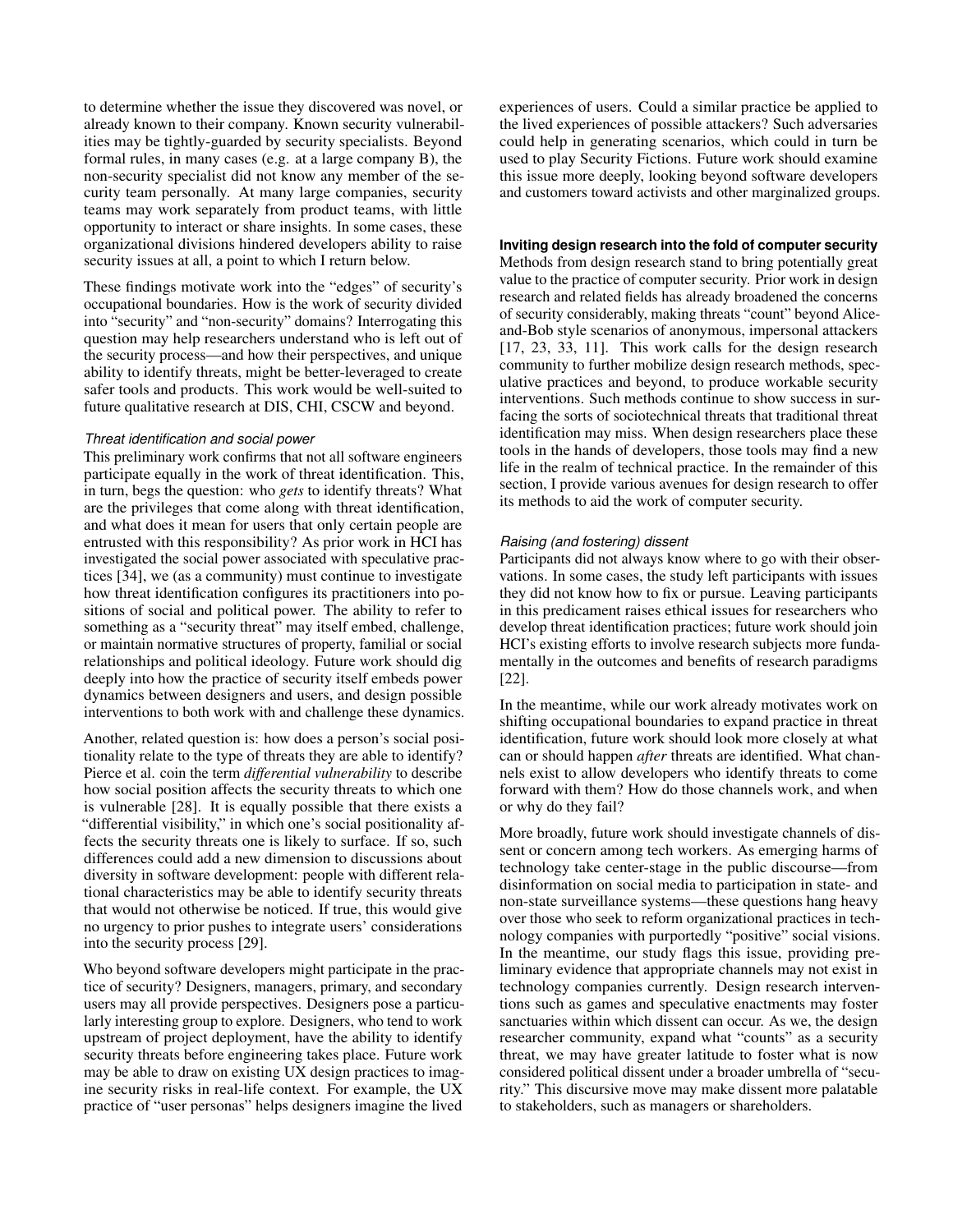## *Speculative enactments in the workplace*

As far as I am aware, this study is the first to use speculative enactments in a workplace setting. Developers engaged actively with this method, understanding and embracing the spirit of play and speculation. Since this method is oriented toward engaging real-life consequences, it is, in retrospect, unsurprising that speculative enactments would succeed in work environments. Future work should investigate whether such games are legible or appealing to those in management positions, and also what work domains beyond security might benefit from the integration of speculative enactments. How do managers, C-level executives and others conceive of security? Involving them in the speculative practice of threat identification may reveal their biases, preferences and beliefs, perhaps also revealing further organizational dimensions to security's work.

#### <span id="page-7-9"></span>*Generating threat scenarios*

This study did not draw on material artifacts or visual design. Both present rich avenues to explore in future work. Artifacts may assist in imagining scenarios (for example, design workbooks [\[36\]](#page-8-24)) or in generating them (for example, card games to assist in role-playing). A few prior projects from DIS and beyond may assist in the design of such a practice [\[19,](#page-8-6) [9,](#page-7-4) [1\]](#page-7-6). Such a practice would help overcome one of the main limitations of our current design: the researcher-prescribed prompts. Putting prompt generation in the hands of players could help foster more diverse perspectives, contributing to questions above around the potential "differential visibility" of security threats.

In addition to requiring developers to generate their own prompts, a future version of the game could require developers to build the vulnerabilities they describe. These could extend speculative enactment further, adding another level of engagement and real-life consequence to speculative practices. While this may raise technical barriers of entry for certain types of threats, others (such as social engineering attacks) could create accessible enactments for a broad variety of developers and non-developers.

## **CONCLUSION**

This work began with the observation that threat identification is an intrinsically speculative practice. It requires imagining possible futures. I echo prior work: threat identification is a socially-situated practice [\[11\]](#page-7-11). Multiple stakeholders and values collide with business imperatives to produce a sociallycontingent set of threats deemed relevant. These observations call design research to deepen its attention on computer security, contributing practices and perspectives to help make sense of how software views its threats and how labor figures in the process.

#### **ACKNOWLEDGMENTS**

This work was made possible by funding from the William and Flora Hewlett Foundation. Many thanks to Sarah Fox, Richmond Y. Wong, Noura Howell, Lilly Irani, Dorothy Howard and reviewers at CHI and DIS for their generous feedback.

#### <span id="page-7-6"></span>**REFERENCES**

[1] Stephanie Ballard, Karen M. Chappell, and Kristen Kennedy. 2019. Judgment Call the Game: Using Value

Sensitive Design and Design Fiction to Surface Ethical Concerns Related to Technology. In *Proceedings of the 2019 on Designing Interactive Systems Conference (DIS '19)*. Association for Computing Machinery, New York, NY, USA, 421–433. DOI:

<http://dx.doi.org/10.1145/3322276.3323697>

- <span id="page-7-8"></span>[2] Mark Blythe. 2014. Research Through Design Fiction: Narrative in Real and Imaginary Abstracts. *Proceedings of the 2014 Conference on Human Factors in Computing Systems (CHI '14)* (2014), 10. DOI: <http://dx.doi.org/10.1145/2556288.2557098>
- <span id="page-7-10"></span>[3] Sean Brooks. 2018. *Defending Politically Vulnerable Organizations Online*. Technical Report. Center for Long-Term Cybersecurity, Berkeley, CA, USA.
- <span id="page-7-2"></span>[4] U.S. Department of Labor Bureau of Labor Statistics. 2019. Information Security Analysts. (2019). [https://](https://www.bls.gov/ooh/computer-and-information-technology/information-security-analysts.htm) [www.bls.gov/ooh/computer-and-information-technology/](https://www.bls.gov/ooh/computer-and-information-technology/information-security-analysts.htm) [information-security-analysts.htm](https://www.bls.gov/ooh/computer-and-information-technology/information-security-analysts.htm)
- <span id="page-7-5"></span>[5] Stuart Candy. 2018. Gaming futures literacy : The Thing From The Future. April (2018).
- <span id="page-7-13"></span>[6] Kathy Charmaz. 2006. *Constructing grounded theory: A practical guide through qualitative analysis*. sage.
- <span id="page-7-12"></span>[7] Danielle Keats Citron. 2014. *Hate crimes in cyberspace*. Harvard University Press.
- <span id="page-7-1"></span>[8] Lizzie Coles-Kemp. 2009. Information security management: An entangled research challenge. *Information Security Technical Report* (2009). DOI: <http://dx.doi.org/10.1016/j.istr.2010.04.005>
- <span id="page-7-4"></span>[9] Tamara Denning, Batya Friedman, and Tadayoshi Kohno. 2013a. The Security Cards. (2013).
- <span id="page-7-0"></span>[10] Tamara Denning, Adam Lerner, Adam Shostack, and Tadayoshi Kohno. 2013b. Control-Alt-Hack: the design and evaluation of a card game for computer security awareness and education. *CCS '13: Proceedings of the 2013 ACM SIGSAC conference on Computer & communications security* (2013), 915–928. DOI: <http://dx.doi.org/10.1145/2508859.2516753>
- <span id="page-7-11"></span>[11] Paul Dourish and Ken Anderson. 2006. Collective information practice: Exploring privacy and security as social and cultural phenomena. *Human-Computer Interaction* 21, 3 (2006), 319–342. DOI: [http://dx.doi.org/10.1207/s15327051hci2103\\_2](http://dx.doi.org/10.1207/s15327051hci2103_2)
- <span id="page-7-3"></span>[12] Anthony Dunne and F Raby. 2013. Speculative Everything. *Design, Fiction and Social Dreaming*  $(2013), 1-10.$  [https:](https://mitpress.mit.edu/books/speculative-everything) [//mitpress.mit.edu/books/speculative-everything](https://mitpress.mit.edu/books/speculative-everything)
- <span id="page-7-7"></span>[13] Chris Elsden, David Chatting, Abigail C. Durrant, Andrew Garbett, Bettina Nissen, John Vines, and David S. Kirk. 2017. On Speculative Enactments. *Proceedings of the 2017 CHI Conference on Human Factors in Computing Systems (CHI '17)* (2017), 5386–5399. DOI:

<http://dx.doi.org/10.1145/3025453.3025503>